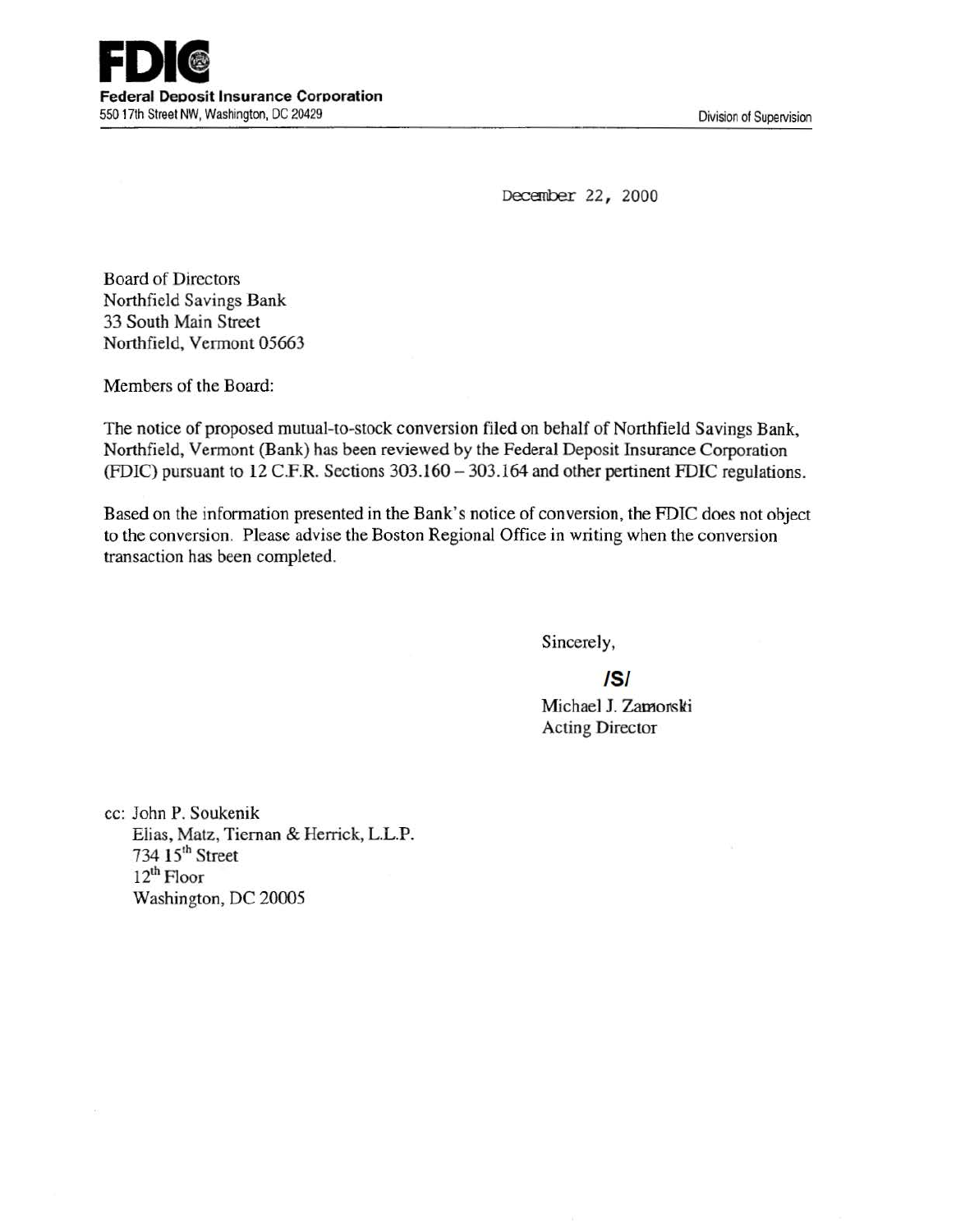# FEDERAL DEPOSIT INSURANCE CORPORATION

# RE: Northfield Savings Bank Northfield, Vermont

#### Application for Consent to Merge

## ORDER AND BASIS FOR CORPORATION APPROVAL

Pursuant to Section 18(c) and other provisions of the Federal Deposit Insurance Act (FDI Act), an application has been filed on behalf of the Northfield Savings Bank, Northfield, Vermont (Mutual Bank), currently a mutually-owned, Bank Insurance Fund member, state-chartered institution with total resources of \$368,413,000 and total deposits of \$305,913,000 as of June 30, 2000, for the FDIC's consent to merge with New Northfield Savings Bank, Northfield, Vermont, a proposed new, interim, stock bank.

This transaction is the result of Mutual Bank's plan of reorganization which, solely to facilitate this undertaking, includes:

- l. Mutual Bank will cause a mutual savings bank to be formed under Vermont law, which will amend its charter to become a mutual holding company. This mutual holding company will be known as Northfield MHC;
- 2. Northfield MHC will incorporate two wholly-owned subsidiaries, a Vermont stock corporation, Northfield Bancorp, Inc., and an interim stock savings bank, New Northfield Savings Bank (Interim Bank). Northfield Bancorp, Inc. will become the holding company of the successor to Northfield Savings Bank upon consununation of the mutual holding company reorganization. Interim Bank will issue all its common stock to Northfield MHC;
- 3. Mutual Bank will convert its charter to a stock savings bank (Stock Bank);
- 4. Interim Bank will merge with and into Stock Bank under the name of Northfield Savings Bank.
- 5. Northfield MHC will contribute the stock of Northfield Savings Bank to Northfield Bancorp, Inc.

Following the Reorganization, three corporate entities will exist: a mutual holding company (Northfield MHC), a stock holding company (Northfield Bancorp, Inc.), and a stock bank (Northfield Savings Bank).

On the effective date of the Reorganization, the Stock Bank will be the wholly-owned subsidiary of Northfield Bancorp, Inc., which in turn will be a wholly-owned subsidiary of Northfield MHC. Both Northfield Bancorp, Inc. and Northfield MHC will be capitalized with initial investments of \$50,000 each. Applications for the establishment of Northfield Bancorp, Inc. and Northfield MHC have been filed with the Federal Reserve Board. The resultant bank will operate with the title of Northfield Savings Bank, Northfield, Vermont. Following the consummation of the merger, the resultant bank will operate the same banking business, with the same management, at the same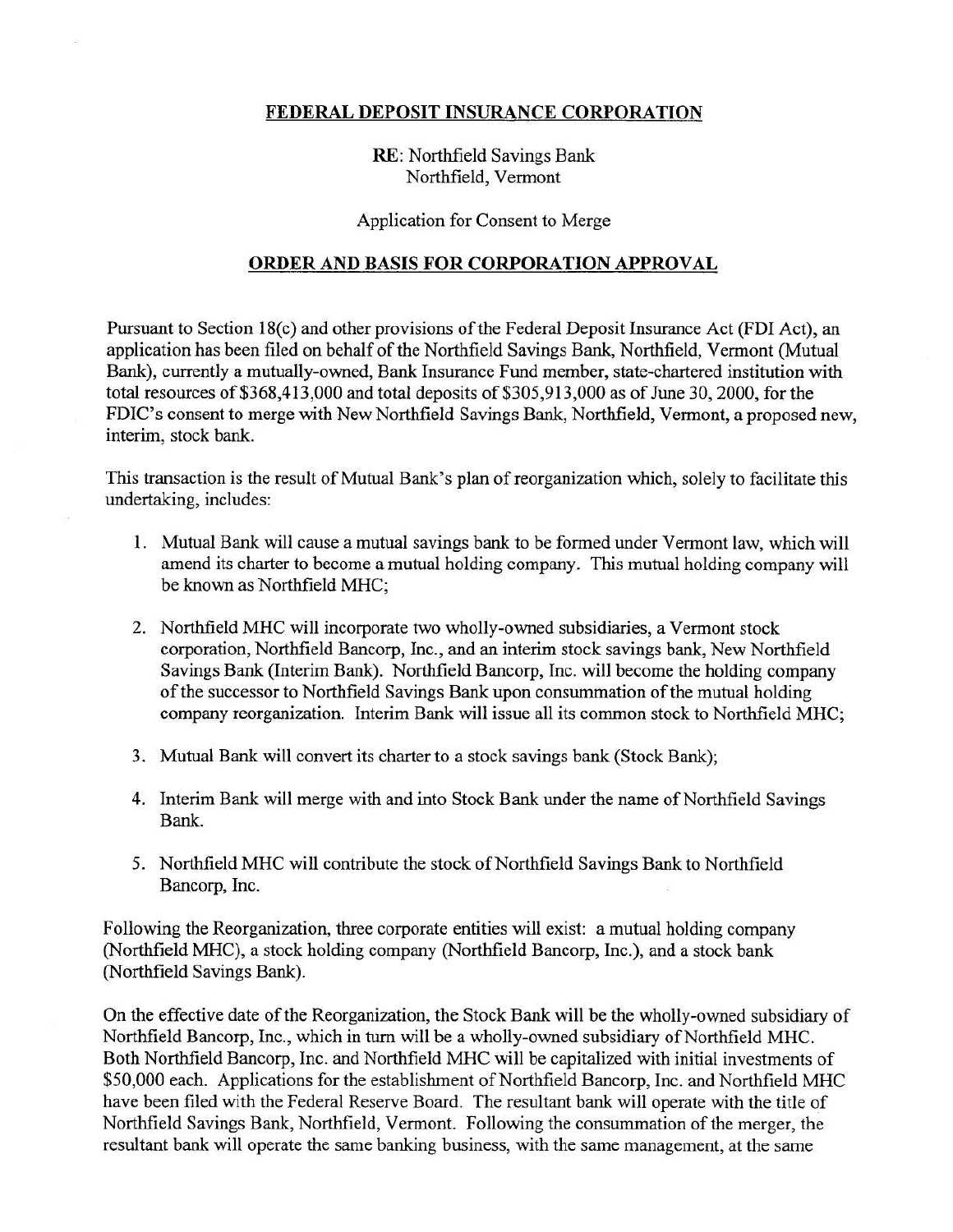locations now being served by Mutual Bank. The proposed transaction, per se, will not alter the competitive structure of banking in the market served by Mutual Bank. The resultant bank's principal office will be at 33 South Main Street, Northfield, Vermont. Notice of the proposed transaction, in a form approved by the FDIC, has been published pursuant to the FDI Act.

A review of available information, including the Community Reinvestment Act (CRA) Statements of the proponent, discloses no inconsistencies with the purposes of the CRA. The new institution is expected to continue to meet the credit needs of its entire community, consistent with the safe and sound operation of the institution.

In connection with the applications, the FDIC has taken into consideration the financial and managerial resources and future prospects of the proponent banks and the resultant bank, and the convenience and needs of the community to be served. Having found favorably on all statutory factors and having considered other relevant information, including the reports on the competitive factors furnished by the Comptroller of the Currency, the Board of Governors of the Federal Reserve System, the Office of Thrift Supervision, and the Attorney General of the United States, it is the FDIC's judgement that the application should be and hereby is approved, subject to the following conditions:

- 1. Unless prior notice is provided to and non-objection is received from the FDIC, no shares of the stock of Northfield Savings Bank shall be sold, transferred or otherwise disposed of, to any persons (including any Employee Stock Ownership Plan) other than Northfield Bancorp, Inc.
- 2. That, prior to a sale, transfer or other disposition of any shares of Northfield Bancorp, Inc. by Northfield MHC to any person (including any Employee Stock Ownership Plan), or a conversion of Northfield MHC to stock form, Northfield Savings Bank will provide written notification to the FDIC and provide the FDIC with copies of all documents filed with state and federal banking and/or securities regulators in connection with any such sale, transfer, disposition or conversion.
- 3. That, should any shares of stock of Northfield Savings Bank or Northfield Bancorp, Inc. be issued to persons other than Northfield MHC any dividends waived by Northfield MHC must be retained by Northfield Savings Bank or Northfield Bancorp, Inc. and segregated, earmarked, or otherwise identified on its books and records; such amounts must be taken into account in any valuation of the institution and factored into the calculation used in establishing a fair and reasonable basis for exchanging shares in any subsequent conversion of Northfield MHC to stock form; such amounts shall not be available for payment to or the value thereof transferred to minority shareholders, by any means including through dividend payments or at liquidation.
- 4. Any changes in proposed management, including the board of directors or proposed ownership (ten per cent or more of the stock and new acquisitions of or subscriptions to ten per cent or more of the stock), will render this approval null and void unless such proposal is approved by the Regional Director (Supervision) of the FDIC's Boston Regional Office prior to the consummation of the proposed transaction.